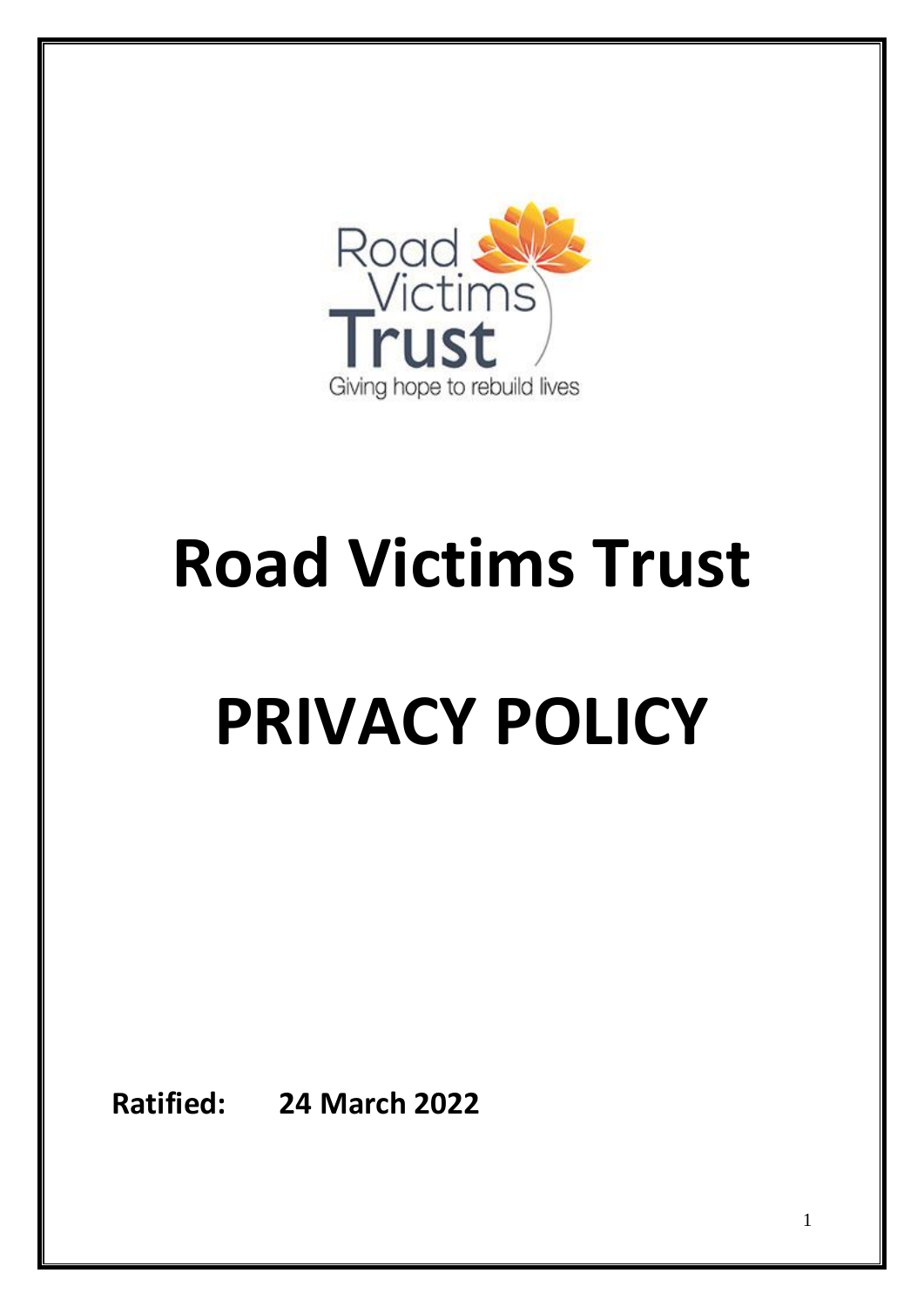## **1. Introduction**

1.1. Your privacy is a top priority for the Road Victims Trust (RVT). We are committed to protecting your personal information, handling it in a responsible manner, and securing it with industry standard administrative, technical and physical safeguards.

## 1.2. **About us**

- 1.2.1. The RVT is registered as a data controller with the Information Commissioner's Office ICO registered number Z818731X.
- 1.2.2. The RVT is a registered charity (registered charity number 1142336) and also a Company Limited by Guarantee (registered number 7591489).
- 1.2.3. If you have any queries about this privacy notice or about any aspect of our data management, please contact our Data Protection Lead at [enquiries@rvtrust.co.uk](mailto:enquiries@rvtrust.co.uk)
- 1.2.4. We'll update this privacy notice regularly to ensure it continues to comply with the latest regulations and best practice. This privacy notice was last amended on  $4<sup>th</sup>$  January 2022.

## **2. How we use your information**

## 2.1. **Storage and management of personal information**

Our principal data management system is the Charitylog CRM system, which is maintained and developed by a third party processor. This system enables us to efficiently store any information about our clients, former clients and other stakeholders in a way that ensures adequate security and only allows people who have the right level of authority to access personal information. It also simplifies our responsibilities for data retention and subject access requests.

## 2.2. **Visitors to our website and social media platforms**

When someone visits our website, we use a third-party service, Google Analytics, to collect standard internet log information and details of visitor behaviour patterns. We do this to find out things such as the number of visitors to the various parts of the site. This information is only processed in a way that does not identify anyone. We do not make, and do not allow Google to make, any attempt to find out the identities of those visiting our website.

Like most websites we use cookies to help the site work more efficiently.

## 2.3. **Cookies**

Cookies are small data files which are sent to your web browser and stored electronically. They act as your personal identity online. This information is used by us to track visitors to our website and to compile statistical reports on website activity. You can set your browser not to accept cookies and the following website tells you how to remove cookies from your browser: [www.cookiesandyou.com.](http://www.cookiesandyou.com/)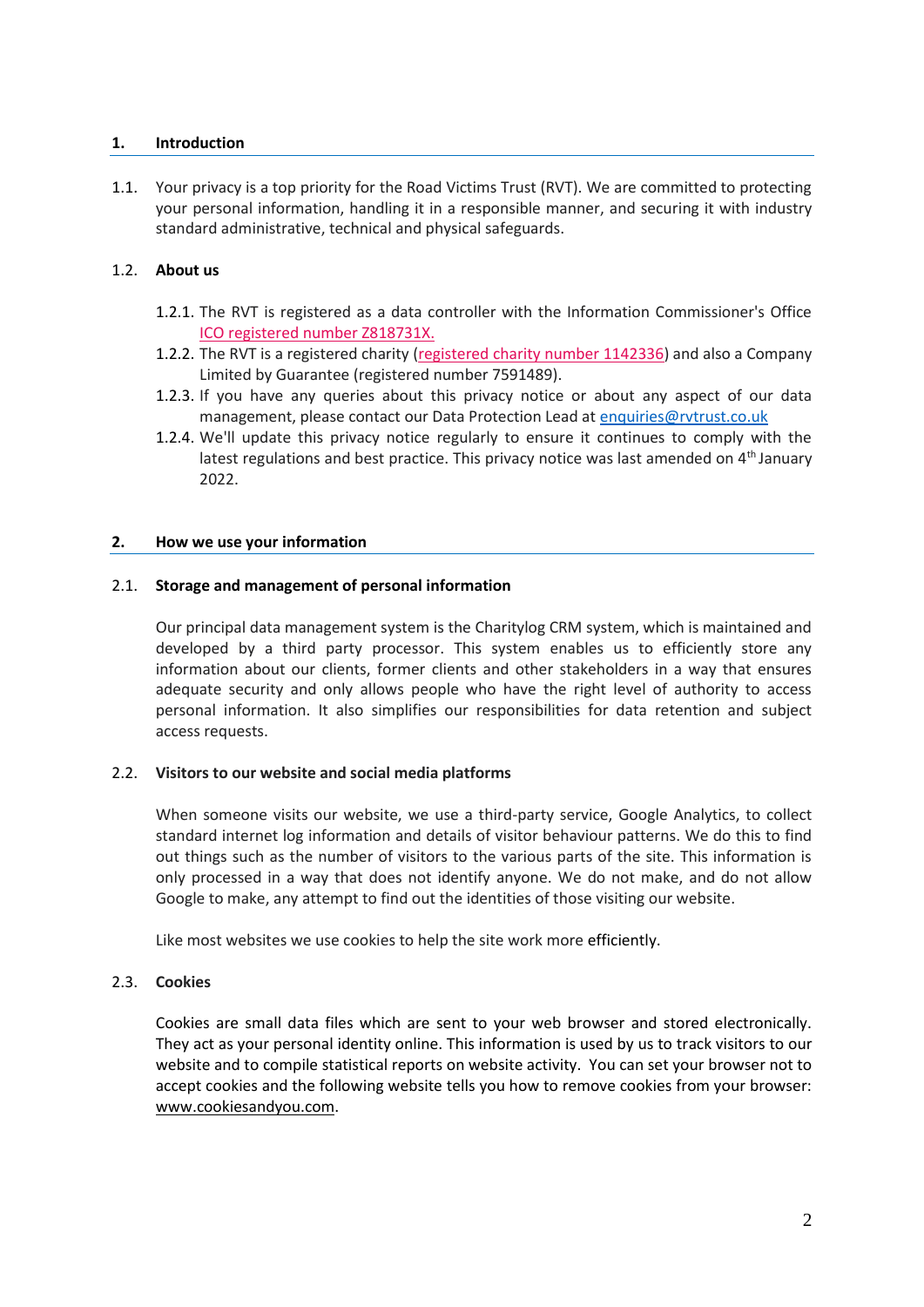## 2.4. **What cookies are used on our websites?**

## 2.4.1. **Google Analytics**

We use Google Analytics to track visitors to our website. For example, it allows us to view data on how many people are browsing the website on a mobile device so we can seek to improve their online browsing experience. Whilst Google Analytics allows us to track your progress through our site we are not able to track you directly – only that an unidentified user has accessed content.

Visit [Google's website](http://www.google.co.uk/policies/privacy) for information on opting out of services and changing your privacy settings.

## 2.4.2. **Social media (Facebook and Twitter)**

We use the sharing tools and widgets for the above social media platforms. These widgets give you the functionality to post, share and email content on the website to a friend. If you have a cookie stored already with one of the social media platforms (for example, if you're logged into Facebook) our website will recognise this, saving you the trouble of having to log in again.

## 2.5. **Clients and former clients**

- 2.5.1. The main legal basis we use for processing clients' and former clients' personal information is a combination of public task, contract and legitimate interest.
- 2.5.2. We carefully safeguard the information we hold about clients. This information comes to us, initially, via Police Referrals which are covered by a formal Information Sharing Agreement with the Collaborated Joint Protective Services function of Bedfordshire, Cambridgeshire and Hertfordshire Police Forces. We also receive self-referrals from members of the public.
- 2.5.3. Information may also come from clients' interactions with us, for example, opinions you provide on our website, comments or communication through our groups on social media, data you provide us with when completing forms.

## **What the information is used for?**

- 2.5.4. This covers information that you have chosen to tell us directly yourself, or information that is supplied to us by another party. This may cover a wide range of scenarios, for example, you are receiving the services and support of the RVT or you are choosing to support us in some way. When you get in touch with us to make a donation, request information or support us in any other way, we may process the following types of personal information about you:
	- Name
	- Contact details (e.g. address, landline and mobile number, email address)
	- Your interactions with the RVT. Examples of this being details of your donations and any donation history. This may also include your responses to our communications; information you've shared with us about why you have supported us; events, meetings and fundraising activities you've taken part in or shown an interest in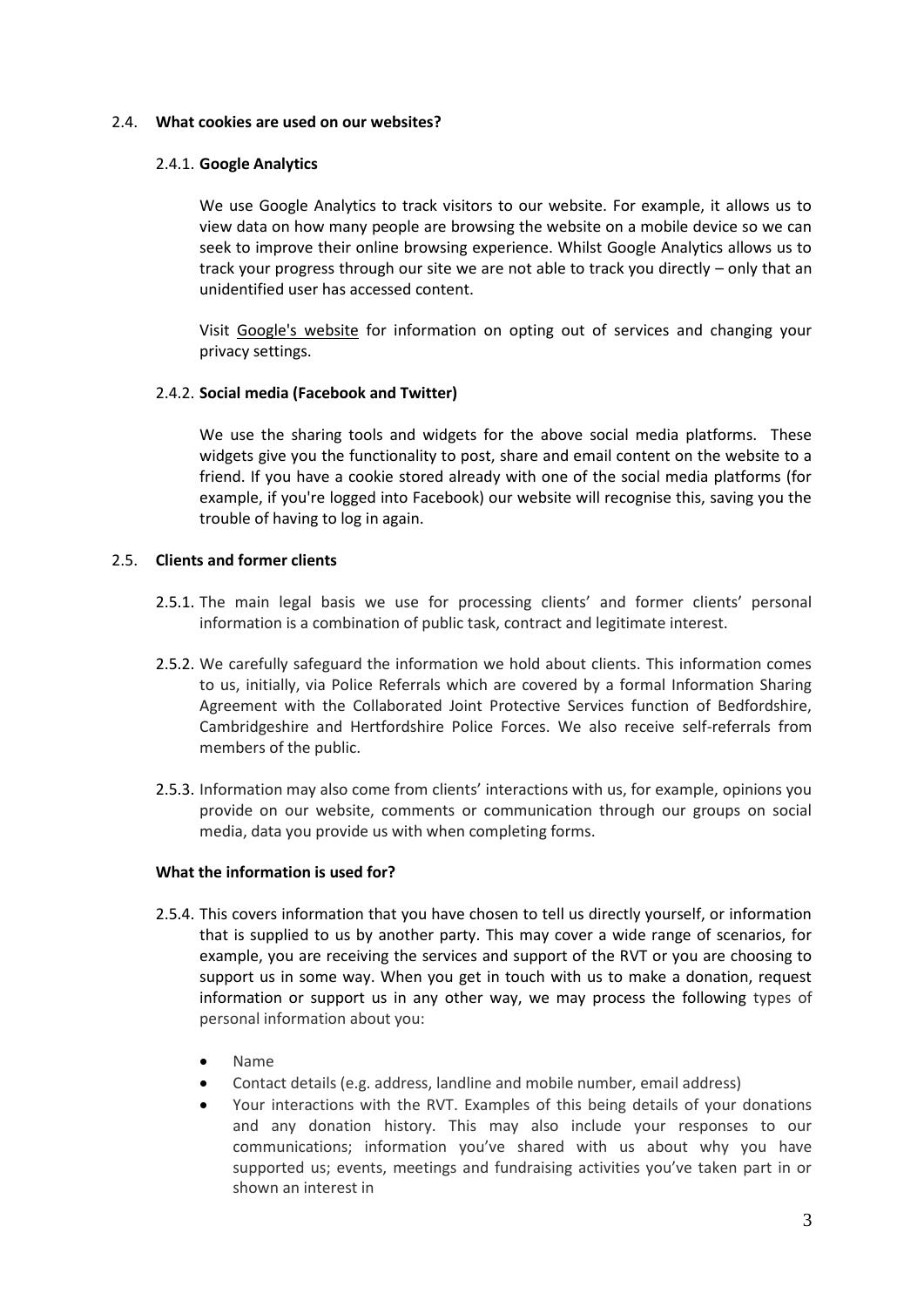- Financial information
- The country you are in
- Date of birth
- Any preferences about your interests and how you like to be contacted.
- 2.5.5. Typically we do not ask you for sensitive personal data but there may be a clear reason for us to do so, examples being if you are receiving the support of our Counselling Services. This may include details of your mental health and any medications that you may be on. Such information will only be sought and recorded with your full consent. We may also ask for sensitive information about your health, for example, if you are participating in an event. You may also wish to share information about your health if you decide to speak out about your experiences of why and how you were introduced to the RVT. If you do, we will always treat information sensitively and ask you on every occasion if you are still willing to share it further in the form of case studies or media interviews.

## **Sharing your information**

- 2.5.6. During your contact with us, we'll tell you how your information will be used and that it may be necessary to share it with other services and organisations.
- 2.5.7. We will not share your information with any third parties unless:
	- you have consented to this (for example by providing information to us after we've told you that we will supply the information to a third party)
	- it is as part of our duty to protect a child, a vulnerable adult, yourself or the public
	- for the prevention and detection of a crime or the assessment of any tax or duty
	- we are required to do so by any court of law or any relevant regulatory authority.
- 2.5.8. When people make complaints against our staff or volunteers, we hold data relating to the complainant as well as details of the complaint and witnesses or interested parties. We share information with panel members and external clerks who all sign data processor agreements with us. All data relating to this process is kept securely.

## 2.6. **Members of the public who make enquiries or complaints**

- 2.6.1. We may record or process data from members of the public who ring us with general enquiries, please refer to the section below about phone calls.
- 2.6.2. We retain general queries via email from the general public for a maximum of one year.
- 2.6.3. If a member of the general public contacts us to make a complaint about RVT business, we will need to record personal data (and often sensitive personal data) in order to investigate the complaint.
- 2.6.4. All complaints are dealt with in line with the RVT Complaints Policy and Procedure.
- 2.6.5. We try to meet the highest standards when collecting and using personal information, and we take any complaints about this very seriously. We encourage you to let us know if you think that our collection or use of information is unfair, misleading or inappropriate. We also welcome any suggestions for improving our procedures.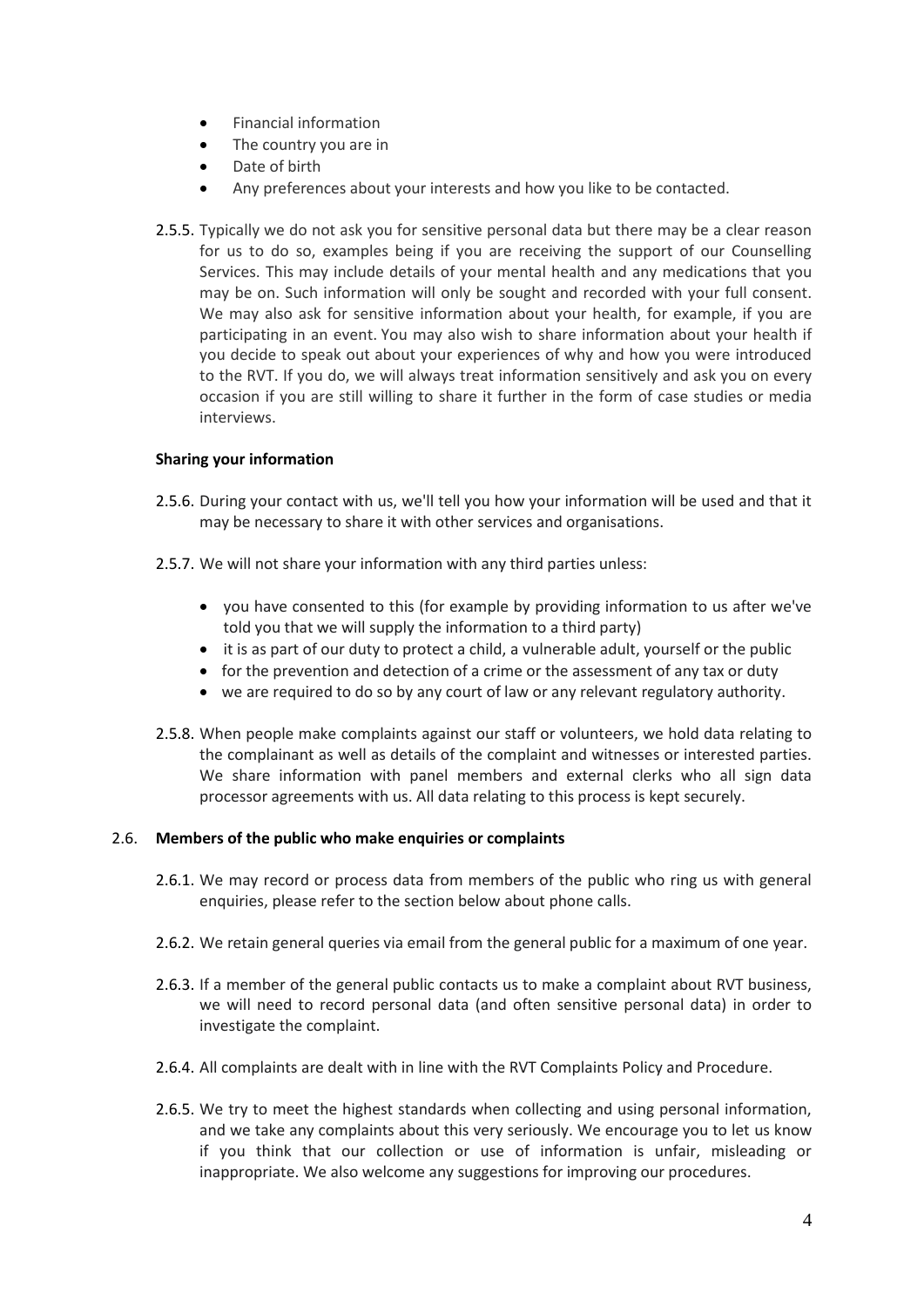- 2.6.6. This privacy notice does not provide exhaustive details of all aspects of our collection and use of personal information. However, we're happy to provide any additional information or explanation needed. Please send any requests for this to our Data Protection Lea[d enquiries@rvtrust.co.uk.](mailto:enquiries@rvtrust.co.uk)
- 2.6.7. If you want to make a complaint about the way we've processed your personal information, you can contact the ICO as the statutory body which oversees data protection law.

## 2.7. **Job applicants, current and former staff, volunteers**

- 2.7.1. We will only use any information you provide during the recruitment process for the purpose of progressing your application, or to fulfil legal or regulatory requirements if necessary.
- 2.7.2. We will not share any information you provide during the process with any third parties for marketing purposes. The information you provide will be held securely by us or our data processors, whether the information is in electronic or physical format.
- 2.7.3. We may use third parties to help us find the right candidates. This includes Indeed and Charity Jobs.
- 2.7.4. We will use the contact details you provide to contact you to progress your application. We will use the other information you provide to assess your suitability for the role you've applied for. You don't have to provide what we ask for, but it might affect your application if you don't.
- 2.7.5. We do not collect more information than we need to fulfil our stated purposes and will not retain it for longer than is necessary (this is currently a six-month period for unsuccessful candidates).
- 2.7.6. If we make a conditional offer of employment, we'll ask you for information so that we can carry out pre-employment checks. You must successfully complete pre-employment checks to progress to a final offer. We are required to confirm the identity of our staff and their right to work in the UK, and to seek assurance as to their trustworthiness, integrity and reliability. Refer to the Government's [guidance](https://www.gov.uk/check-job-applicant-right-to-work) on right to work checks.
- 2.7.7. Therefore, you must provide:
	- proof of your identity we'll ask you for original documents and will take copies
	- proof of your qualifications we may ask you for original documents and will take copies.
- 2.7.8. We will contact your referees, using the details you provide in your application, directly to obtain references.
- 2.7.9. If we make a final offer, we'll also ask you for the following:
	- bank details to process salary payments
	- emergency contact details so we know who to contact if you have an emergency at work.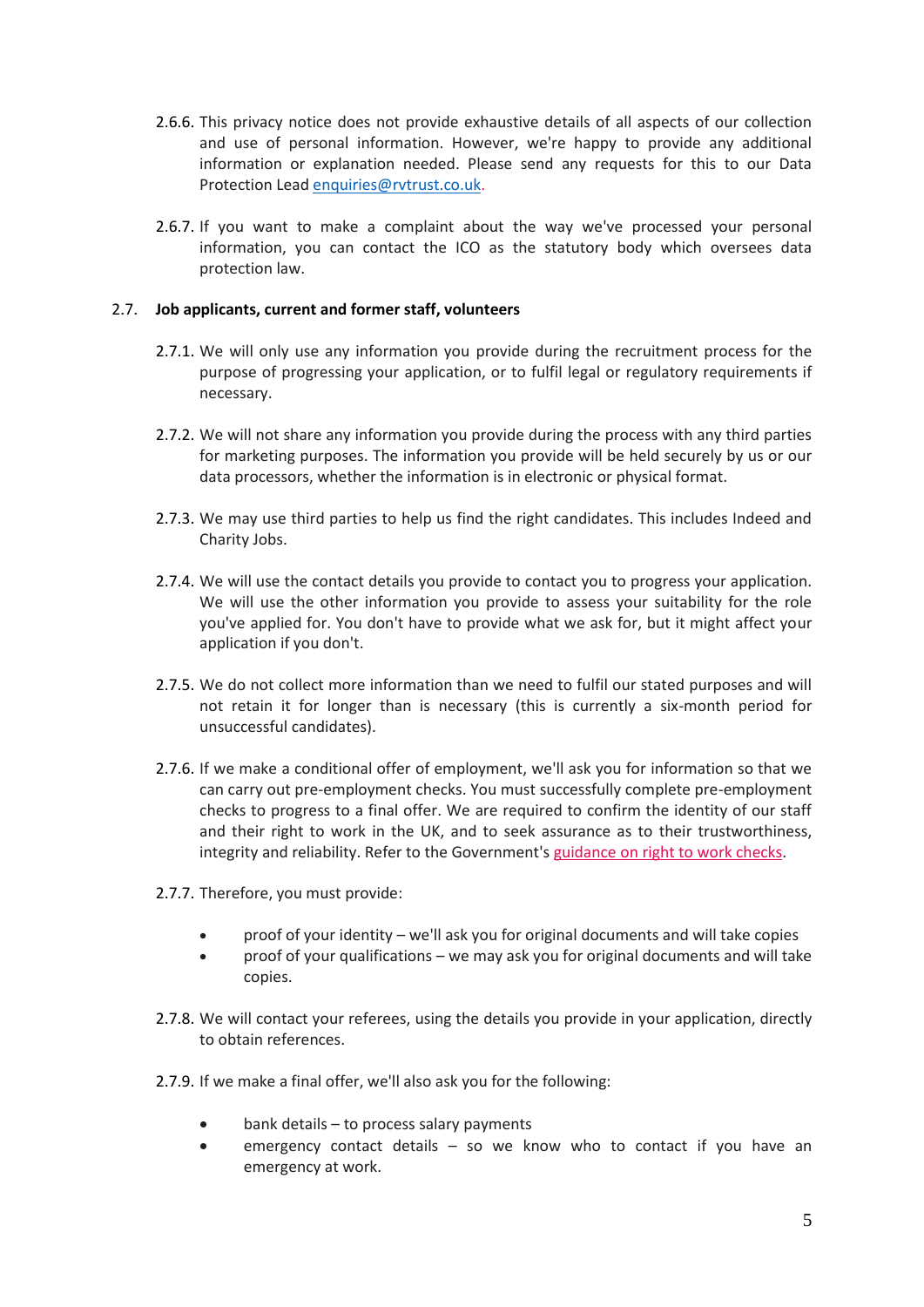- 2.7.10. If you accept a final offer from us, some of your personnel records will be held on our internal HR records system.
- 2.7.11. During your employment we may need to share your information with third party processors who provide elements of our ongoing employment service; that is employment law advice, occupational health advice and payroll and pensions processing.
- 2.7.12. If you are employed by us, relevant details about you will be provided to NEST who administer our pension scheme. You will be auto-enrolled into the pension and the details provided to NEST will be your name, date of birth, National Insurance number and salary.
- 2.7.13. If you volunteer for us in a counselling capacity there may be occasions where we are ethically bound by BACP guidelines to discuss your work with your course leader or other professional. All such cases will be formally discussed and documented.

#### **3. Audit and regulatory requirements**

- 3.1. We may share any data about our operations with:
	- HMRC see the HMRC personal [information](https://www.gov.uk/government/organisations/hm-revenue-customs/about/personal-information-charter) charter
	- the Charity Commission see the Charity [Commission](https://www.gov.uk/government/organisations/charity-commission/about/personal-information-charter) personal information charter
	- the Information Commissioner's Office see the ICO [privacy](https://ico.org.uk/global/privacy-notice/) notice
	- Companies House see the Companies House personal [information](https://www.gov.uk/government/organisations/companies-house/about/personal-information-charter) charter

and other regulatory bodies, should this be necessary to complete our statutory audit and regulatory requirements.

## **4. Your rights**

4.1. Under the UK General Data Protection Regulation (UK GDPR) and the Data Protection Act 2018 (DPA 2018), you have rights as a data subject which you can exercise in relation to the information we hold about you. You can read more about these rights on the ICO's [website.](https://ico.org.uk/for-the-public/is-my-information-being-handled-correctly/)

## 4.2. **Access to your information**

- 4.2.1. We try to be as open as we can in terms of giving people access to their personal information. You can find out if we hold any personal information about you by making a 'subject access request' under the UK GDPR. If we do hold information about you, we will:
	- give you a description of it
	- tell you why we are holding it
	- tell you who it could be disclosed to
	- let you have a copy of the information in an intelligible form.
- 4.2.2. If you agree, we'll try to deal with your request informally, for example, by providing you with the specific information you need over the telephone.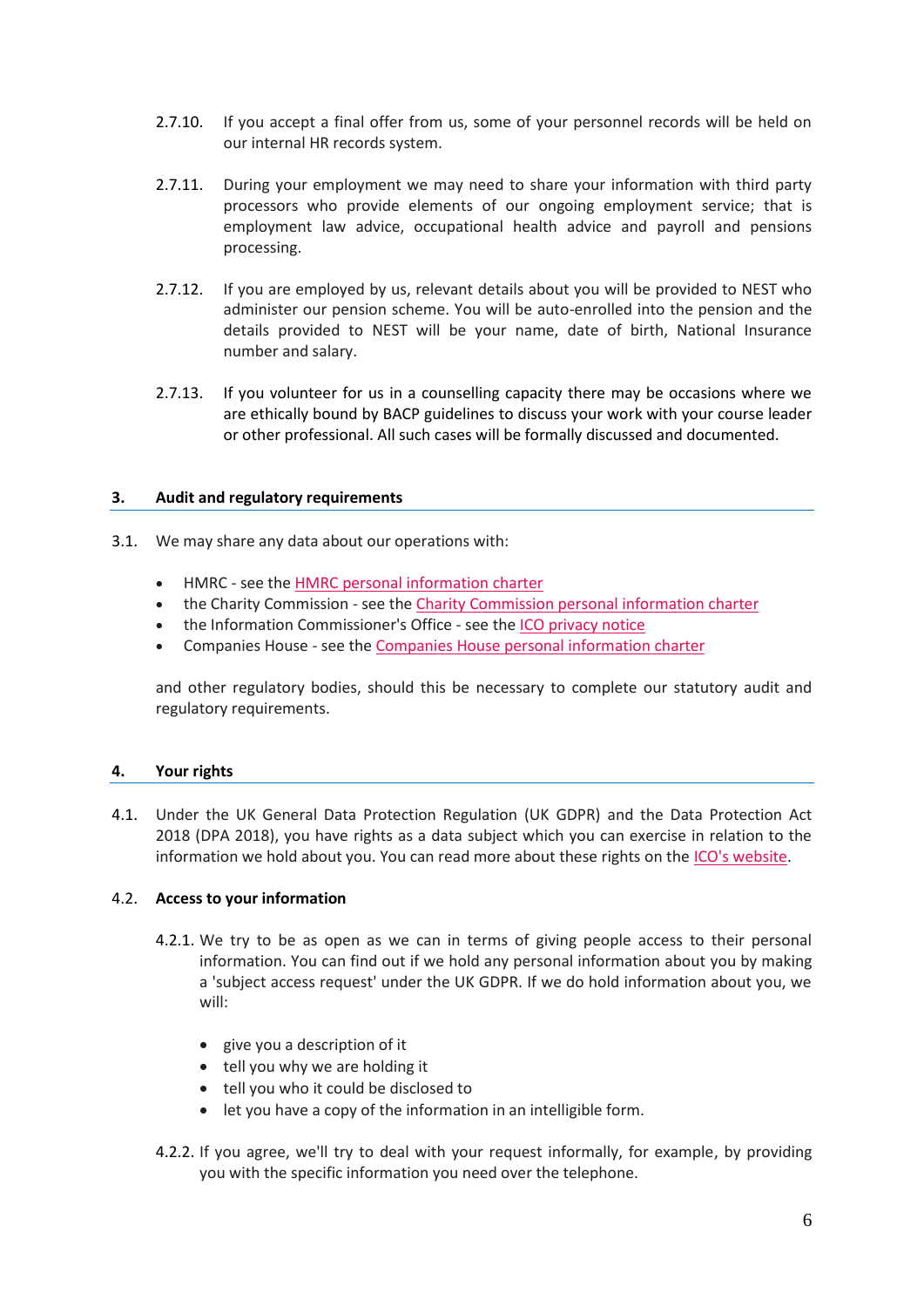4.2.3. Please be aware that we may withhold information from you or provide you with redacted documents in line with exemptions in appropriate legislation.

## 4.3. **Records of treatment**

4.3.1. If you have received support from one of the RVT team (this includes Staff and Counselling Volunteers) and require access to information about the support you received you should contact [enquiries@rvtrust.co.uk.](mailto:enquiries@rvtrust.co.uk)

## 4.4. **Correcting mistakes**

4.4.1. You can ask us to correct any mistakes in any factual information we hold about you, such as your address, date of birth, contact details etc.

## 4.5. **Erasure**

- 4.5.1. The UK GDPR also gives you the right to have the data we hold about you deleted in some circumstances. This is called the 'right to erasure' or the 'right to be forgotten'.
- 4.5.2. The right applies in the following circumstances:
	- we no longer need your data
	- you originally provided consent and have now withdrawn consent
	- you have objected to the use of your data and your interests outweigh ours
	- we have collected your data unlawfully
	- we have a legal obligation to erase your data.

## 4.6. **Making a request**

4.6.1. If you would like to exercise your above rights, please contact our Data Protection Lead at [enquiries@rvtrust.co.uk](mailto:enquiries@rvtrust.co.uk) with details of your request. Please note that details of your request, correspondence and a copy of any information disclosed will be held by RVT.

## **5. Data security**

- 5.1. We recognise that the information you provide may be sensitive and we will respect your privacy. This means we store it securely and control who has access to it.
- 5.2. We're committed to holding all personal data within RVT on secure systems. We keep any paper-based personal data in locked cabinets to which only appropriate staff have access. We're working to reduce the amount of paper-based information we hold as it is easier to secure data if it is only held electronically. The majority of personal data is held electronically on our CRM system that is hosted by [Microsoft.](https://www.microsoft.com/EN-US/privacystatement/DynamicsCRMOnline/Default.aspx)
- 5.3. We use third-party processors to provide email monitoring and filtering.

## **Data breach notification**

5.4. All personal data breaches must be reported immediately to the DPO.